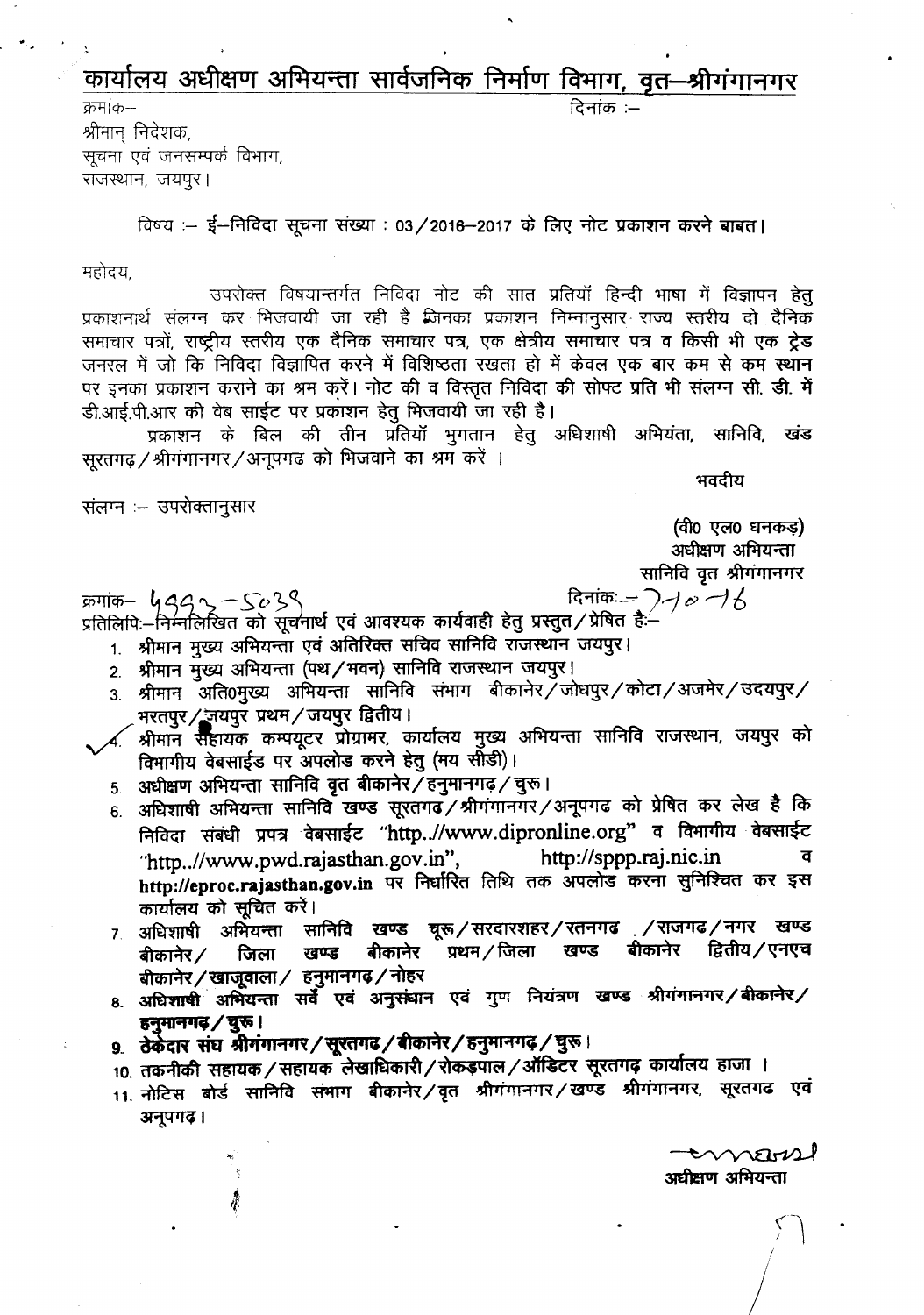### समाचार पत्रों में प्रकाषन हेतु कार्यालय अधीक्षण अभियन्ता,सा0नि0वि0 वत्त श्रीगंगानगर

 $\overline{G}$ नांकः  $-$ 

<u>ई-निविदा</u> सूचना संख्या 03 / 2016-17

क्रमांक–

## (सड़क / भवन) कार्य)

राजस्थान के राज्यपाल महोदय की ओर से सड़क/भवन कार्य जिसमें कार्य का दोष निवारण एवं उनके सुधार (डिफेक्ट लाईबिलिटी पीरियड) का उत्तरदायित्व कार्य पूर्णता के पश्चात तीन वर्ष तक रहेगा, के लिए सार्वजनिक निर्माण विभाग राजस्थान में उपयुक्त श्रेणी में पंजीकृत संवेदकों एवं अन्य राज्य सरकार /केन्द्र सरकार के अधिकृत संगठनों / केन्द्रीय लोक निर्माण विभाग / डाक एवं दूर संचार विभाग / रेलवे इत्यादि में उपयुक्त श्रेणी में पंजीकृत संवेदकों, जो कि राजस्थान सरकार के एए, ए, के संवेदकों के समकक्ष हों, से निर्धारित प्रपत्र में ई-टेन्डरिंग प्रक्रिया द्वारा ऑन लाईन निविदायें आमन्त्रित की जाती है। आर.पी.डब्ल्यु.ए. 100 की शर्तें लागु होंगी। निविदा से सम्बन्धित विवरण http://dipronline.org", एवं विभागीय वेबसाईट वेबसाईट http://eproc.rajasthan.gov.in, http://sppp.raj.nic.in एवं http://www.pwd.rajasthan.gov.in पर देखा जा सकता है। उक्त कार्य के निविदा प्रपत्र निविदा आवेदन, डाउनलोड करने की दिनांक 02 नवम्बर 2016 प्रातः 10.00 बजे से 16 नवम्बर 2016 प्रातः 10.30 बजे तक रहेगी।

> (वी0 एल0 धनकड़ अधीक्षण अभियन्ता सानिवि वृत श्रीगंगानगर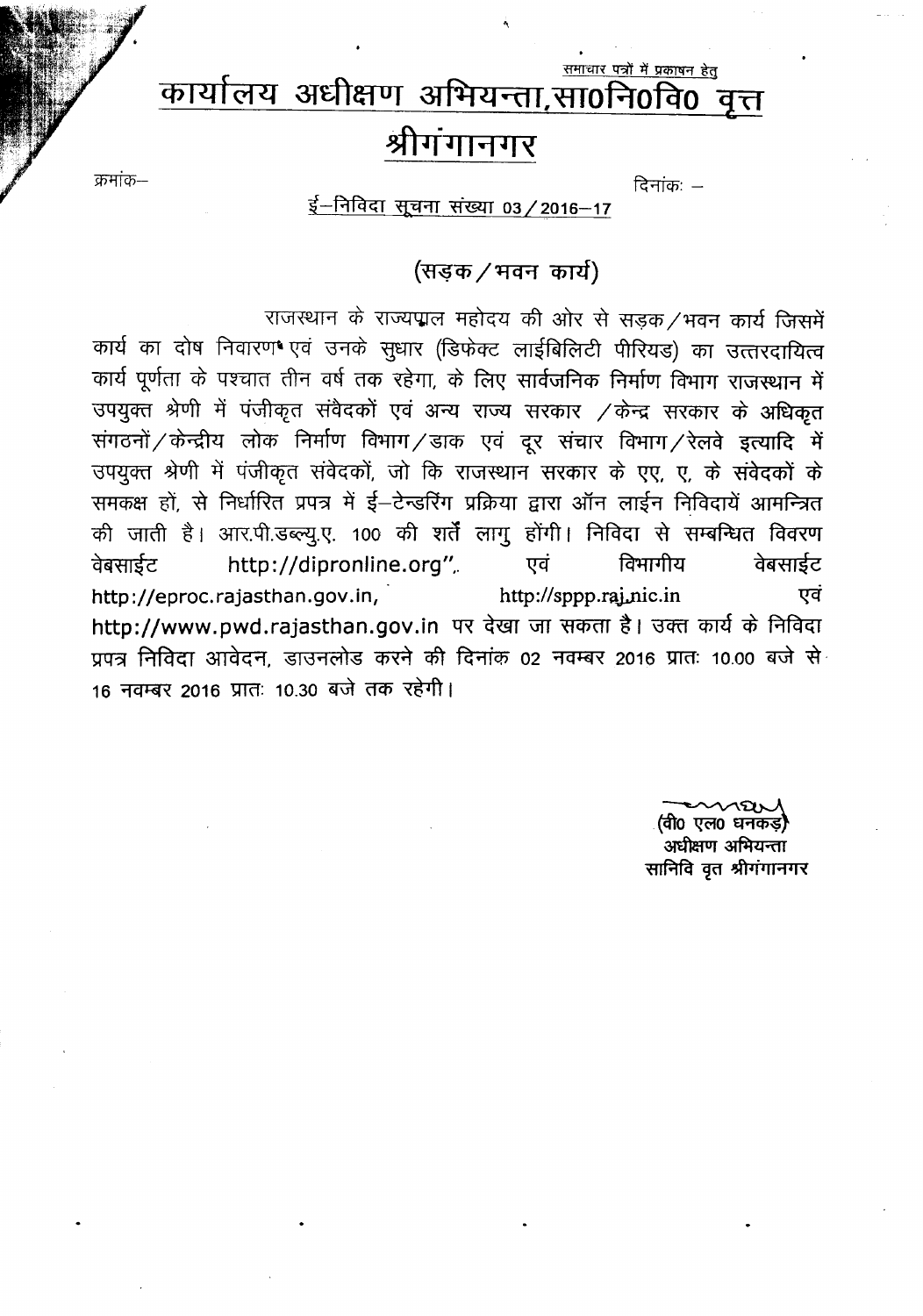(वेब साईट पर अपलोड करने **बाबत)** 

# **(f)III <sup>f</sup>** *clll* 3T~1TlffUT**arrtJ** *1I***"i11 <sup>~</sup>** IPIrq ~ J5f1" fJ II~~I~

 $\hat{\mathbf{v}}$ 

## <u>ई-निविदा सूचना संख्या 03 / 2016-17</u>

| 1 <sub>1</sub> | मुख्यालय का नाम               |                                                   |
|----------------|-------------------------------|---------------------------------------------------|
|                |                               | कार्यालय अधीक्षण अभियन्ता सा0नि0वि0 वृत्त         |
|                |                               | श्रीगंगानगर ।                                     |
|                |                               |                                                   |
| 2.             | निविदा का कार्य               | सड़क ⁄ भवन) कार्य                                 |
|                |                               |                                                   |
| 3 <sub>1</sub> | निविदा की कुल लागत            | $245.00$ लाख रूपये                                |
|                |                               |                                                   |
| 4.             | कुल धरोहर राशि (रूपयो में)    | अनुमानित लागत की 2 प्रतिशत या नियमानुसार          |
|                |                               |                                                   |
| 5 <sub>1</sub> | निविदा शुल्क                  | 500 $/$ – $\frac{1}{4}$ 1000 $/$ –                |
|                |                               |                                                   |
| 6.             | प्रोसेसिंग फीस                | 500/- व 1000/- (ड्राफ्ट/बैंकर चैक की स्केन        |
|                |                               |                                                   |
|                |                               | प्रति अटेच करें)                                  |
|                |                               |                                                   |
| 7 <sub>1</sub> | निविदा आवेदन/डाउन लोड         | 02 नवम्बर 2016 प्रातः 10.00 बजे से 16 नवम्बर 2016 |
|                | करने की तारीख                 | प्रातः 10.30 बजे तक                               |
|                |                               |                                                   |
| 8.             | निविदा जमा कराने की           | 02 नवम्बर 2016 प्रातः 10.00 बजे से 16 नवम्बर 2016 |
|                | दिनांक                        | प्रातः 11.00 बजे तक                               |
|                |                               |                                                   |
| 9 <sub>1</sub> | निविदा शुल्क, प्रोसेसिंग फीस  | (1) 16 नवम्बर 2016 प्रातः 11.15 बजे से 18 नवम्बर  |
|                |                               |                                                   |
|                | एव धरोहर राशि जमा करवाने      | 2016 प्रातः 10.30 बजे तक सम्बन्धित कार्यालय में।  |
|                | की तारीख                      | (2) एक अपर एवं एक लोअर कार्यालय में 16 नवम्बर     |
|                |                               |                                                   |
|                |                               | 2016 को प्रातः 11:15 बजे से सांय 6:00 बजे तक।     |
|                | निविदा खोलने की <b>दिनांक</b> |                                                   |
| 10.            |                               | 18 नवम्बर 2016 सुबह 11.30 बजे                     |
|                |                               |                                                   |

~~ (वा0 एल0 घनक अर्धाक्षण अभियन्ता सानिवि वृत श्रीगंगानगर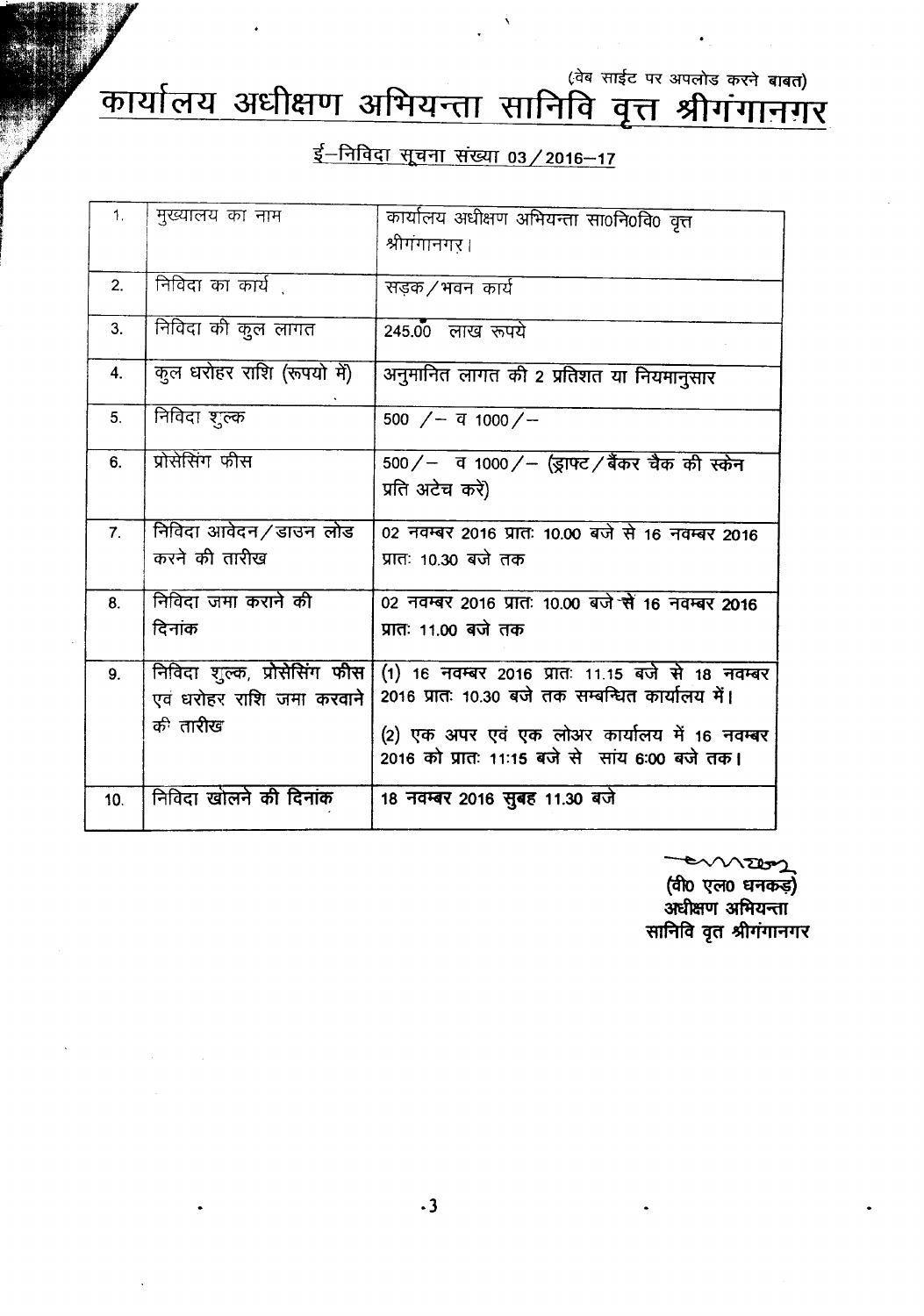#### (वेब साईट पर अपलोड करने बाबत)

<u>कार्यालय अधीक्षण अभियन्ता सार्वजनिक निर्माण विभाग, वृत–श्रीगंगानगर</u><br>जन्मक–

दिनांक $-$ 

## $\xi$ –निविदा सूचना संख्या: 03/2016–17

राजस्थान के राज्यपाल महोदय की ओर से निम्नलिखित सड़क /भवन कार्य जिसमें कार्य का दोष निवारण एवं उनके सुधार (डिफेक्ट लाईबिलिटी पीरियड) का उत्तरदायित्व कार्य पूर्णता के पश्चात तीन वर्ष तक रहेगा, हेतु उपयुक्त श्रेणी में सार्वजनिक निर्माण विभाग राजस्थान में पंजीकृत संवेदकों एवं अन्य राज्य सरकार / केन्द्र सरकार के अधिकृत संगठनों / केन्द्रीय लोक निर्माण विभाग / डाक एवम् दूर संचार विभाग / रेल्वे इत्यादि में पंजीकृत संवेदकों, जो कि राजस्थान सरकार के एए, ए श्रेणी के संवेदकों के समकक्ष हो, से निर्धारित प्रपत्र में ई– टेन्डरिंग प्रक्रिया द्वारा आन लाईन निविदा आमंत्रित की जाती है ।

| क्र<br>सं. | जिला        | कार्य का नाम                                                                                               | अनुमानित<br>लागत<br>(रुo लाखों<br>में) | घरोहर राशि<br>(रू0 लाखों में) |          | निविदा<br>शुल्क | कार्य<br>पूर्ण<br>करने | निविदा प्रपत्र                                     |
|------------|-------------|------------------------------------------------------------------------------------------------------------|----------------------------------------|-------------------------------|----------|-----------------|------------------------|----------------------------------------------------|
|            |             |                                                                                                            |                                        | 2%                            | 1/2<br>% | (रूपयों<br>में) | की<br>अवधि             | विक्रय $\angle$ प्राप्ति<br>कार्यालय               |
| 1.         | श्रीगंगानगर | निर्माण कार्य मिसिंग लिंक<br>सडक 8 ए एस पंचायत से 5<br>ए एस मोटासर तक 5 किमी                               | 110.00                                 | 2.20                          | 0.55     | $1000/-$        | 5 माह                  | अधीक्षण अभियन्ता<br>सा0 नि0 वि0 वृत<br>श्रीगंगानगर |
| þ.         | श्रीगंगानगर | निर्माण कार्य मिसिंग लिंक<br>सडक कीकरवाली जोहडी से<br>4 एमएन डब्लयूएम तक 2<br>किमी                         | 50.00                                  | 1.00                          | 0.25     | $1000/-$        | 4 माह                  | अधीक्षण अभियन्ता<br>सा0 नि0 कि वृत<br>श्रीगंगानगर  |
| 3.         | श्रीगंगानगर | चौधरी बल्लूराम गोदारा<br>राजकीय कन्या महाविद्यालय<br>श्रीगंगानगर में भवन का<br>नवनिर्माण व मरम्मत का कार्य | 50.00                                  | 1.00                          | 0.25     | $1000/-$        | 8 माह                  | अधीक्षण अभियन्ता<br>सा0 नि0 वि0 वृत<br>श्रीगंगानगर |
| k.         | श्रीगंगानगर | डॉ मीमराव अम्बेडकर<br>राजकीय महाविद्यालय<br>श्रीगंगानगर में भवन का<br>नवनिर्माण व मरम्मत का कार्य          | 35.00                                  | 0.70                          | 0.18     | $500 / -$       | 8 माह                  | अधीक्षण अभियन्ता<br>सा0 नि0 वि0 वृत<br>श्रीगंगानगर |

निविदा प्रपत्रों को वेब साईट http://eproc.rajasthan.gov.in से डाउनलोड किया जा सकता है। इन<br>निविदाओं में भाग लेने वाले संवेदक निविदा को इलेक्टोनिक फारमेट में वेबसाईट निविदाओं में भाग लेने वाले संवेदक निविदा को इलेक्ट्रोनिक http://eproc.rajasthan.gov.in पर जमा कराऐं।

निविदा हेतु पात्र संवेदकों की श्रेणी:-

| किसी भी सीमा तक       |   | एए श्रेणी संवेदक |
|-----------------------|---|------------------|
| <b>रू० ३००</b> लाख तक |   | ए श्रेणी संवेदक  |
| रू0 150 लाख तक        |   | बी श्रेणी संवेदक |
| <b>रू0 50 लाख तक</b>  | t | सी श्रेणी संवेदक |
| <b>रू0 15 लाख तक</b>  |   | डी श्रेणी संवेदक |

1--धरोहर राशि निविदा प्रपत्र में दर्शाई गई कुल अनुमानित लागत की दो प्रतिशत होगी एवं सार्वजनिक निर्माण विभाग राजस्थान में पंजीकृत संवेदकों से धरोहर राशि पी डब्ल्यु एफ एण्ड ए आर के नियमानुसार सम्बन्धित अधिशाषी अभियता खण्ड श्रीगंगानगर/ सूरतगढ/ अनपूगढ के नाम देय होगी ।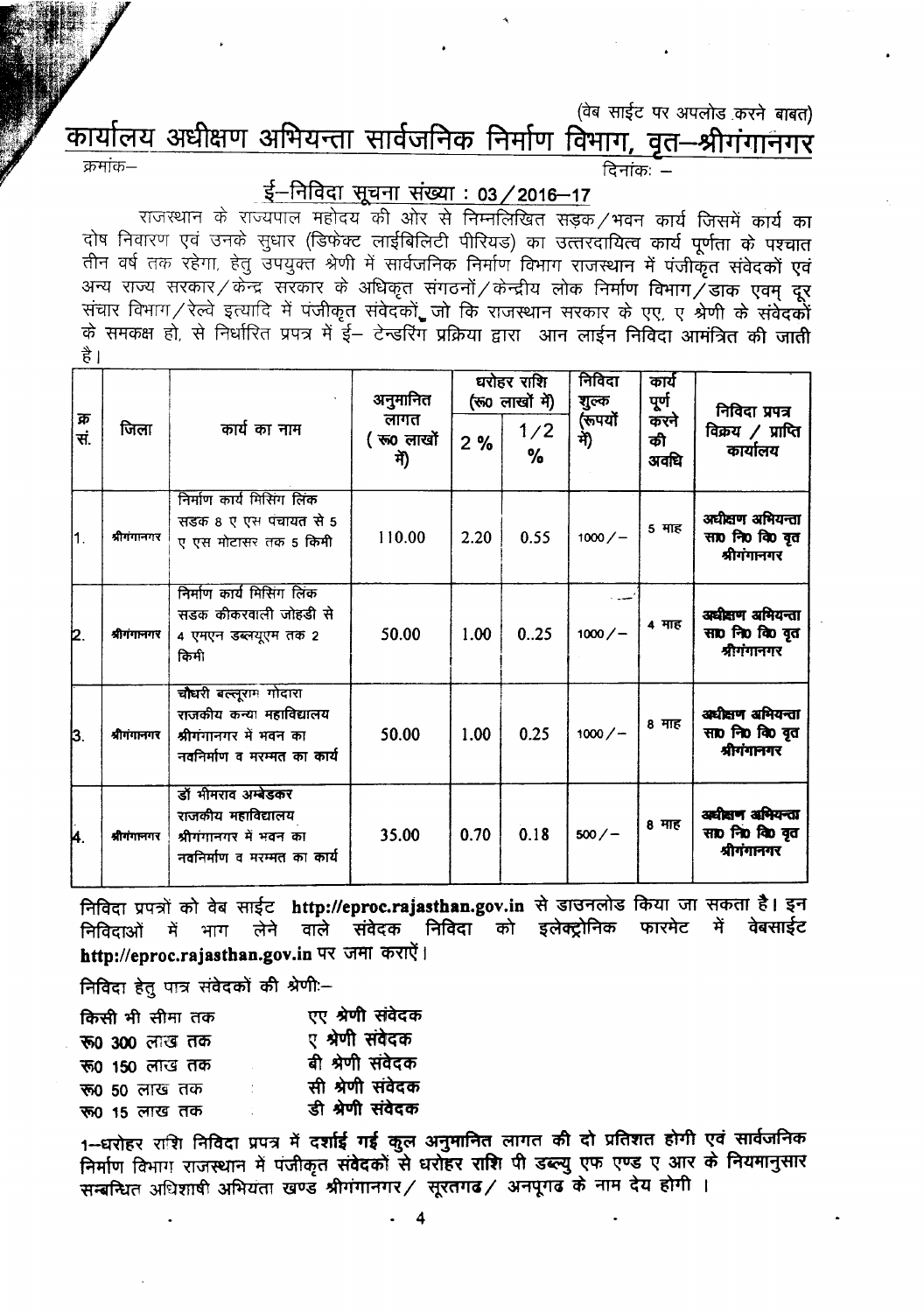· निविदा प्रपत्रों हेतु आवेदन $\angle$ डाउनलोड की अवधि दिनांक— 02 नवम्बर 2016 प्रातः 10.00 बजे <del>र</del> 16 नवम्बर 2016 प्रातः 10.30 बजे तक होगी।

3–(अ)निविदा प्रपत्र इलेक्ट्रांनिक फॉरमेट में बेव साईट http://eproc.rajasthan.gov.in, http://sppp.raj.nic.in पर दिनांक 02 नवम्बर 2016 प्रातः 10.00 बजे से 16 नवम्बर 2016 प्रातः 11.00 बजे तक जमा कराये जा सकते है एवं प्राप्त निविदायें, इलेक्ट्रोनिक फॉरमेट में बेवसाईट http://eproc.rajasthan.gov.in पर संबंधित कार्यालय में दिनांक 18 नवम्बर 2016 को सुबह 11.30 बजे खोली जायेगी।

यदि किसी कारणवश उस दिन अवकाश रहता है तो अगले दिन उसी समय व उसी स्थान पर निविदायें  $\overline{u}$  खोली जायेगी ।

(ब) निविदा जमा करवाने के बाद निविदा की समुस्त प्रक्रिया ऑन लाइन होगी ।

(स) निविदा खोलने की तिथि को किसी कारणवश यदि निविदा नहीं खोली जा सकती है तो उसके आगले कार्य दिवस मे निविदां खोलने का कार्य जारी रखा जायेगा ।

4- कार्य करने हेतु कार्य स्थल उपलब्ध है ।

5– कार्यों के सम्मुख उपरोक्तानुसार वर्णित कार्यालय में संवेदक द्वारा दिनांक 02 नवम्बर 2016 से दिनांक 15 नवम्बर 2016 तक किसी भी कार्य दिवस में प्रातः 9:30 बजे से दोपहर 3:30 बजे तक निविदा प्रपत्र को देखा जा सकता है अथवा वेबसाईट http://eproc.rajasthan.gov.in, http://sppp.raj.nic.in पर भी देखा जा सकता है। निविदा प्रपत्रों में निविदाकर्ता के लिए योग्यता सूचना तथा निविदाकर्ता की पात्रता, प्लान, स्पेसिफिकेशन, ड्राइंग विभिन्न कार्यो की मात्रा एवं दरों का विवरण , नियम , शर्ते एवं अन्य विवरण वर्णित है ।

 $6-$  निविदादाता द्वारा निविदा शुल्कं / प्रोसेसिंग फीसं / धरोहर राशि डिमांड ड्राफ्टं / बैंकर चैक अथवा निविदा प्रपत्रों में वर्णित किसी एक प्रकार के रूप में सम्बन्धित कार्यालय में <del>दिनां</del>क 16 नवम्बर 2016 प्रातः 11.15 बजे से 18 नवम्बर 2016 प्रातः 10.30 वजे तक अथवा एक अपर एवं एक लोअर कार्यालय में 16 नवम्बर 2016 को प्रातः 11:15 बजे से सांय 6:00 बजे तक जमा कराना आवश्यक है ।

7– निविदा खोलने की दिनांक से 90 दिवसों तक निविदा स्वीकृति हेतु मान्य (open) रहेगी । यदि निविदाकर्ता उस अवधि में अपनी निविदा अथवा शर्तो में किसी प्रकार का संशोधन करता है अथवा अपनी निविदा वापिस ले लेता है तो उसकी धरोहर राशि जब्त कर ली जावेगी।

 $8-$  यदि संवेदक का नजदीकी रिश्तेदार (प्रथम रक्त सम्बन्धी व उनके पति / पत्नि) कार्य से सम्बन्धित वृत्त अथवा अधीनस्थ कार्यालय में खण्डीय लेखाकार अथवा सहायक अभियन्ता से लेकर अधीक्षण ्<br>अभियंन्ता स्तर का किसी भी स्तर पर पदस्थापित हो तो उसके कार्य पर नियुक्त करने पर प्रतिबन्ध रहेगा।

9--राज्य सरकार में किसी भी अभियांत्रिकी विभाग में किसी भी इंजीनियर अथवा इंजीनियरिंग या प्रशासनिक कार्य पर नियुक्त राजपत्रित अधिकारी राज्य सरकार की अनुमति के बिना सेवा निवृति के 2 वर्ष तक संवेदक अथवा उसके कर्मचारी के रूप में कार्य नहीं कर सकेंगें। यदि संवेदक अथवा उसके कर्मचारियों में कोई ऐसा व्यक्ति जिसने राज्य सरकार की उक्त लिखित अनुमति निविदा जमा कराने से पहले अथवा संवेदक के यहाँ सेवाऐं लेने से पहले अनुमति नहीं ली है तो अनुबन्ध रदद किया जा सकेगा ।

 $10-$ निविदादाता इन प्रपत्रों को download कर सकते है । निविदादाता द्वारा निविदा शुल्क डिमांड झाफ्ट  $\dot{\sigma}$  रूप में सम्बन्धित कार्यालय में निर्धारित तिथि तक जमा कराना आवश्यक है ।

(अ) वित्त विभाग के आदेश सं0 एफ.1(1)एफ.डी. / जीएफ एण्ड एआर / 2007 दिनांक 30.09.2011 (सर्कुलर  $\frac{1}{20}$  19/2011) के अनुसार 50.00 लाख रू0 तक की राशि के कार्यों के लिए 500/ - रू0 व 50.00 लाख रू0 से अधिक राशि के कार्यों के लिए 1000/-रू0 की राशि निविदा शुल्क के अतिरिक्त देनी होगी जो डिमाड ड्राफ्ट या बैंकर चैक के रूप में देय होगी। यह डिमांड ड्राफ्ट या बैंकर चैक मैनेजिंग डायरेक्टर, आरआईएसएल के पक्ष में व जयपुर में भुगतान योग्य होना चाहिए।

5